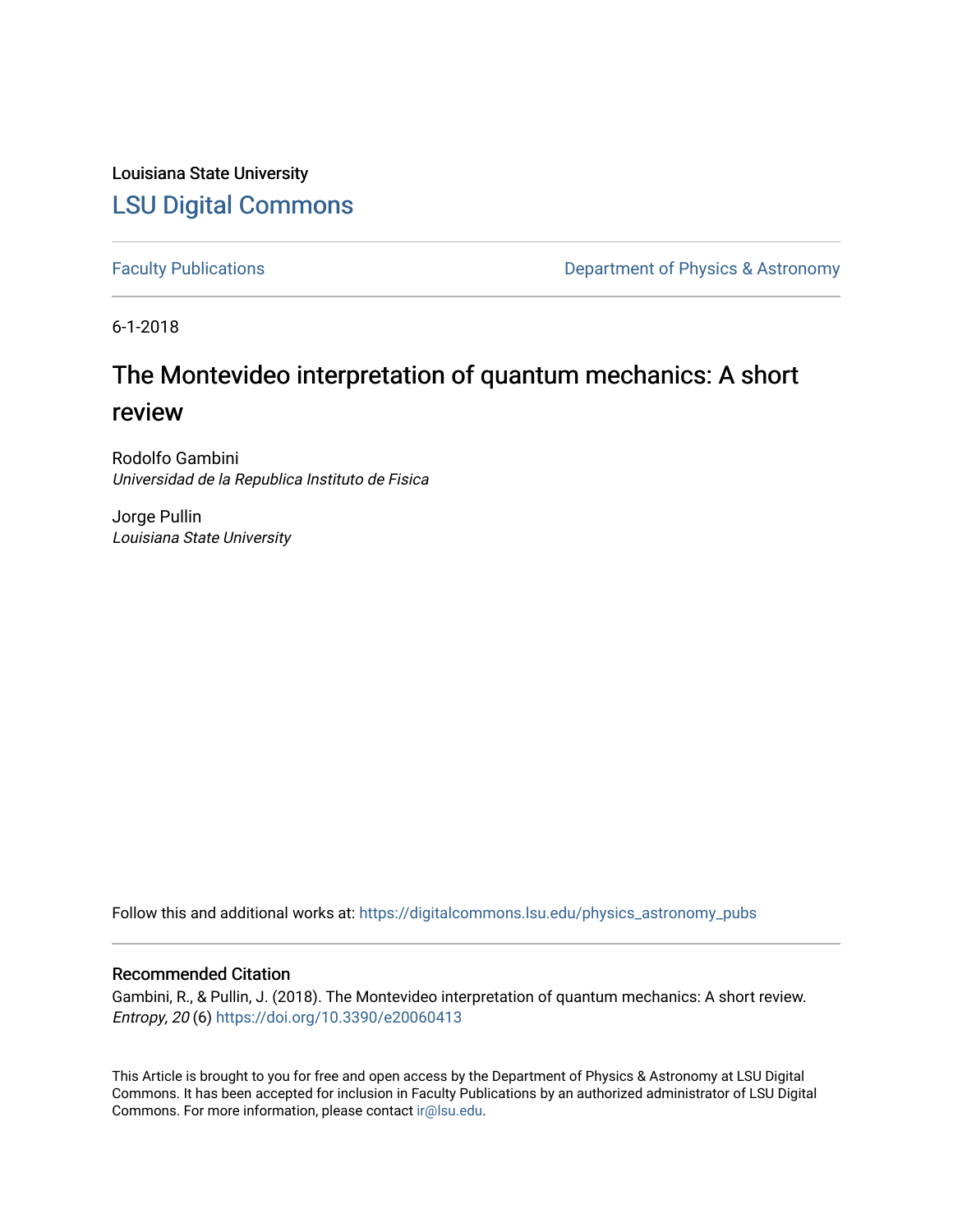

*Review*



# **The Montevideo Interpretation of Quantum Mechanics: A Short Review**

# **Rodolfo Gambini <sup>1</sup> and Jorge Pullin 2,\* [ID](https://orcid.org/0000-0001-8248-603X)**

- 1 Instituto de Física, Facultad de Ciencias, Iguá 4225, esq. Mataojo, Montevideo 11400, Uruguay; rgambini@fisica.edu.uy
- <sup>2</sup> Department of Physics and Astronomy, Louisiana State University, Baton Rouge, LA 70803-4001, USA
- **\*** Correspondence: pullin@lsu.edu; Tel.: +1-225-578-0454

Received: 2 May 2018; Accepted: 28 May 2018; Published: 29 May 2018



**Abstract:** The Montevideo interpretation of quantum mechanics, which consists of supplementing environmental decoherence with fundamental limitations in measurement stemming from gravity, has been described in several publications. However, some of them appeared before the full picture provided by the interpretation was developed. As such, it can be difficult to get a good understanding via the published literature. Here, we summarize it in a self-contained brief presentation including all its principal elements.

**Keywords:** quantum mechanics; decoherence; interpretations

# **1. Introduction: The Measurement Problem**

Although quantum mechanics is a well-defined theory in terms of providing unambiguous experimental predictions that can be tested, several physicists and philosophers of science find its presentation to be unsatisfactory. At the center of the controversy is the well-known measurement problem. In the quantum theory, states evolve unitarily, unless a measurement takes place. During a measurement, the state suffers a reduction that is not described by a unitary operator. In traditional formulations, this non-unitary evolution is postulated. Such an approach makes the theory complete from a calculational point of view. However, one is left with an odd formulation: a theory that claims our world is quantum in nature, yet its own definition requires referring to a classical world, as measurements are supposed to take place when the system under study interacts with a classical measurement device.

More recently, a more careful inspection of how the interaction with a measurement device takes place has led to a potential solution to the problem. In the decoherence program (for a review and references, see  $[1,2]$  $[1,2]$ ), the interaction with a measurement device and, more generally, an environment with a large number of degrees of freedom, leads the quantum system to behave almost as if a reduction had taken place. Essentially, the large number of degrees of freedom of the measurement device and environment "smother" the quantum behavior of the system under study. The evolution of the combined system plus measurement device plus environment is unitary, and everything is ruled by quantum mechanics. However, if one concentrates on the wavefunction of the system under study only, tracing out the environmental degrees of freedom, the evolution appears to be non-unitary and very close to a reduction.

The decoherence program, suitably supplemented by an ontology like the many worlds one, has not convinced everyone (see for instance [\[3,](#page-12-2)[4\]](#page-12-3)) that it provides a complete solution to the measurement problem. Objections can be summarized in two main points:

1. Since the evolution of the system plus environment plus measuring device is unitary, it could happen that the quantum coherence of the system being studied could be recovered.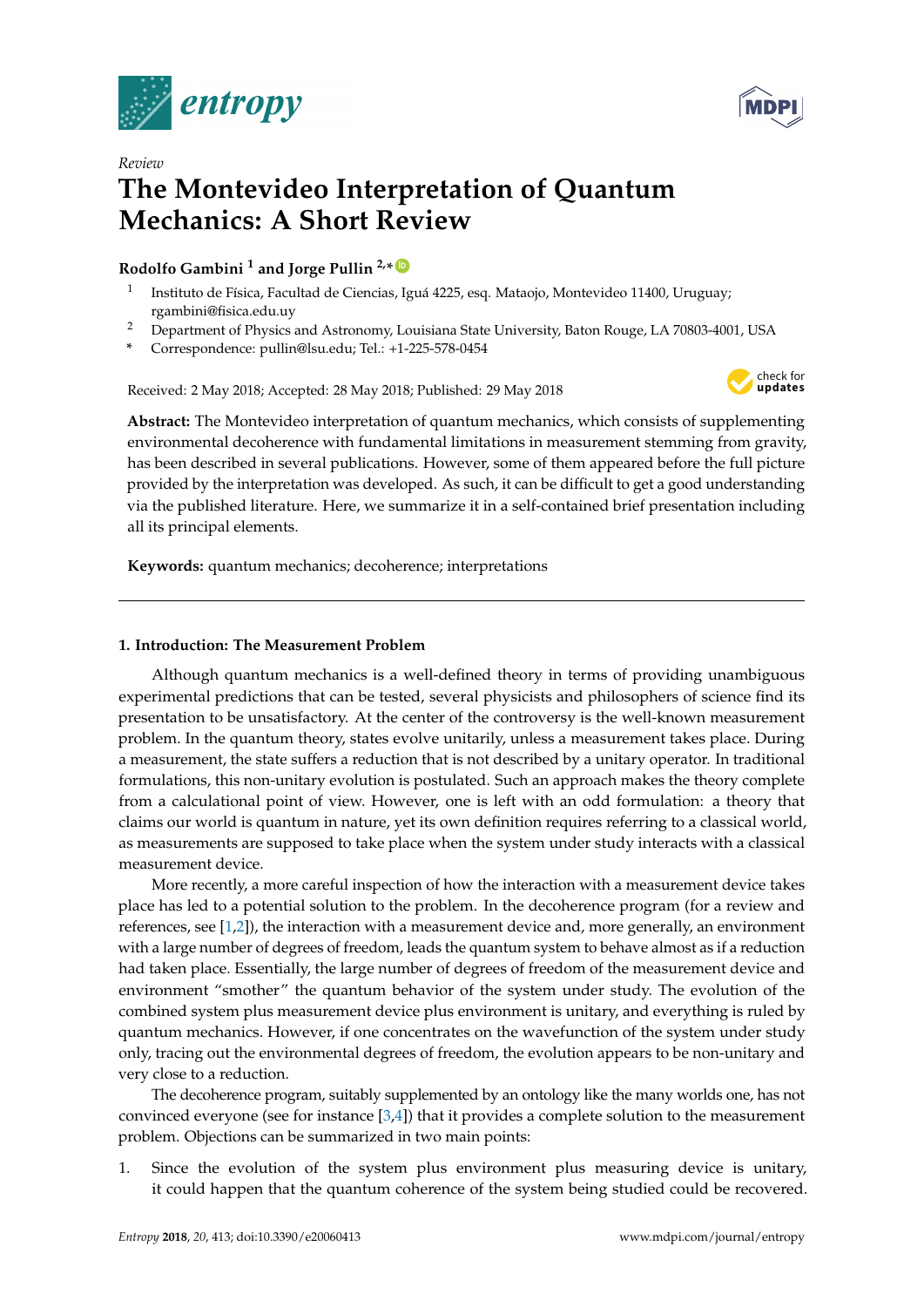Model calculations show that such "revivals" could happen, but they would take a long time for most realistic measuring devices. However, it is therefore clear that the picture that emerges is slightly different from the traditional formulation where one can never dial back a reduction. A possible answer is that for most real experimental situations, one would have to wait longer than the age of the universe. Related to this is the point of when exactly does the measurement take place? Since all quantum states throughout the evolution are unitarily equivalent, what distinguishes the moment when the measurement takes place? Some have put this as: "in this picture nothing ever happens". A possible response is that after a certain amount of time, the state of the system is indistinguishable from the result of a reduction "for all practical purposes" (FAPP) [\[5\]](#page-12-4). However, from a conceptual point of view, the formulation of a theory should not rely on practical aspects. One could imagine that future scientists could perhaps find more accurate ways of measuring things and be able to distinguish what today is "FAPP" indistinguishable from a reduction.

A related point is that one can define global observables for the system plus measuring device plus environment [\[3,](#page-12-2)[6\]](#page-12-5). The expectation value for one of these observables takes different values if a collapse takes place or not. That could allow in principle to distinguish the FAPP picture of decoherence from a real collapse. From the FAPP perspective, the answer is that these types of observables are very difficult to measure, since this requires measuring the many degrees of freedom of the environment. However, the mere possibility of measuring these observables is not consistent with a realistic description. This point has recently been highlighted by Frauchiger and Renner [\[7\]](#page-12-6), who show that quantum mechanics is inconsistent with single world interpretations.

2. The "and/or" problem [\[8\]](#page-12-7): Even though the interaction with the environment creates a reduced density matrix for the system that has an approximate diagonal form, as all quantum states, the density matrix still represents a superposition of coexisting alternatives. Why is one to interpret it as exclusive alternatives with given probabilities? When is one to transition from an improper to a proper mixture, in d'Espagnat's terminology [\[3\]](#page-12-2).

The Montevideo interpretation [\[9\]](#page-12-8) seeks to address these two criticisms. In the spirit of the decoherence program, it examines more finely what is happening in a measurement and how the theory is being formulated. It also brings into play the role of gravity in physics. It may be surprising that gravity has something to do with the formulation of quantum mechanics as one can imagine many systems where quantum effects are very important, but gravity seems to play no role. However, if one believes in the unity of physics, it should not be surprising that at some level, one needs to include all of physics to make certain situations work. More importantly, gravity brings to bear on physics important limitations on what can be done. Non-gravitational physics allows one to consider in principle arbitrarily large amounts of energy in a confined region, which is clearly not feasible physically if one includes gravity. This in particular places limitations on the accuracy with which we can measure any physical quantity [\[10](#page-12-9)[,11\]](#page-12-10). Gravity also imposes limitations on our notions of space and time, which are absolute in non-gravitational physics. In particular, one has to construct measurements of space and time using real physical (and in this context, really quantum) objects, as no externally-defined space-time is pre-existent. This forces subtle changes in how theories are formulated. In particular, unitary theories do not appear to behave entirely unitarily since the notion of unitary evolution is defined with respect to a perfect classical time that cannot be approximated with arbitrary accuracy by a real (quantum) clock [\[12,](#page-12-11)[13\]](#page-12-12). Notice that the role of gravity in this approach is different than in Penrose's [\[14\]](#page-12-13). Here, the emphasis is on limitations to clocks due to the intrinsically relational nature of time in gravity, whereas in Penrose's differences in time in different places is what is the basis of the mechanism.

These two new elements that the consideration of gravity brings to bear on physics will be key in addressing the two objections to decoherence that we outlined above. Since the evolution of systems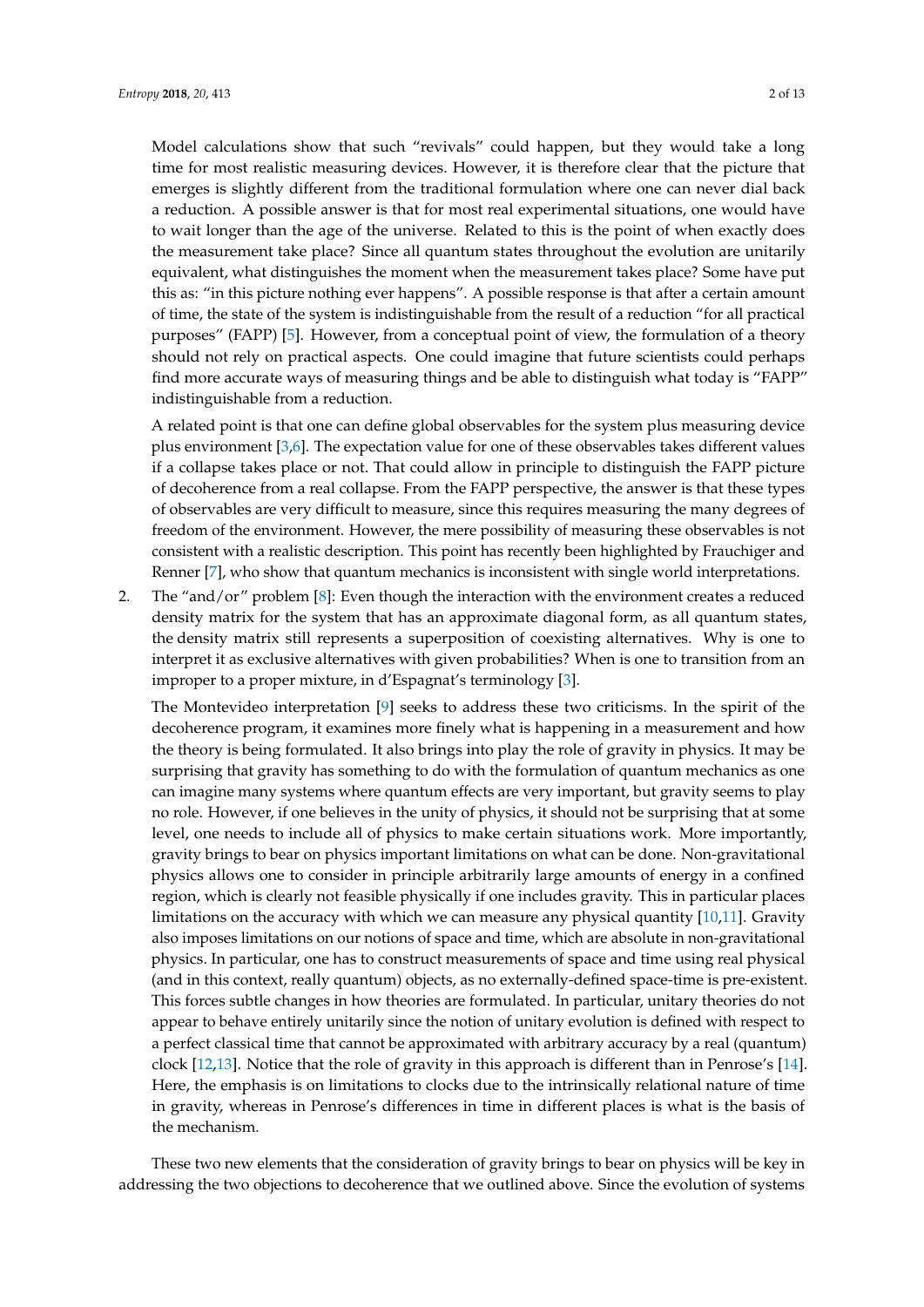is not perfectly unitary, it will not help to revive coherence in quantum systems to wait. Far from seeing coherence restored, it will be progressively further lost. The limitations on measurement will impose fundamental constraints on future physicists in developing means of distinguishing the quantum states produced by decoherence from those produced by a reduction. It will also make it impossible to measure global observables that may tell us if a reduction took place or not. Notice that this is not FAPP: the limitations are fundamental. It is the theories of physics that tell us that the states produced by decoherence are indistinguishable from those produced by a reduction. There is therefore a natural definition of when "something happens". A measurement takes place when the state produced by decoherence is indistinguishable from a reduction according to the laws of physics [\[15\]](#page-13-0). No invocation of an external observer is needed. Measurements (more generally events) will be plentiful and happening all the time around the universe as quantum systems interact with the environment irrespective of whether or not an experimenter or measuring device is present. The resulting quantum theory can therefore be formulated on purely quantum terms, without invoking a classical world. It also naturally leads to a new ontology consisting of quantum systems, states and events, all objectively defined, in terms of which to build the world. One could ask: Were systems, states and events not already present in the Copenhagen interpretation? Could we not have used them already to build the world? Not entirely, since the definition of event used there required the existence of a classical external world to begin with. It therefore cannot be logically used to base the world on.

In this short review, we would like to outline some results supporting the above point of view. In the next section, we discuss how to use real clocks to describe physical systems where no external time is available. We will show that the evolution of the states presents a fundamental loss of coherence. Notice that we are not modifying quantum mechanics, just pointing out that we cannot entirely access the underlying usual unitary theory when we describe it in terms of real clocks (and measuring rods for space if one is studying quantum field theories). In the following section, we discuss how fundamental limitations of measurement prevent us from distinguishing a state produced by a reduction and a state produced by decoherence. Obviously, given the complexities of the decoherence process, we cannot show in general that this is the case. We will present a modification of a model of decoherence presented by Zurek [\[16\]](#page-13-1) to analyze this type of situation to exhibit the point we are making. The next section discusses some philosophical implications of having a realist interpretation of quantum mechanics like the one proposed. We end with a summary.

## **2. Quantum Mechanics without an External Time**

When one considers a system without external time, like when one studies cosmology, or model systems like a set of particles with fixed angular and linear momentum assuming no knowledge of external clocks (see [\[17\]](#page-13-2) for references), one finds that the Hamiltonian does not generate evolution, but becomes a constraint that can be written generically as  $H = 0$ . One is left with what is called a "frozen formalism" (see [\[18,](#page-13-3)[19\]](#page-13-4) and the references therein). The values of the canonical coordinates at a given time  $q(t)$ ,  $p(t)$  are not observable, since one does not have access to *t*. Physical quantities have to have vanishing Poisson brackets with the constraint; they are what is known as "Dirac observables", and the canonical coordinates are not. The resulting picture is very different from usual physics, and it is difficult to extract physical predictions from it since the observables are all constants of the motion, as they have vanishing Poisson brackets with the Hamiltonian. People have proposed several possible solutions to deal with the situation, although no general consensus on a solution exists. We will not summarize all proposals here, in part because we will not need most of them and for reasons of space. We will focus on two proposals that, when combined, we claim provide a satisfactory solution to how to treat systems without external time when combined with each other. For other approaches, the review by Kuchař is very complete [\[19\]](#page-13-4).

The first proposal we call "evolving Dirac observables". It has appeared in various guises over the years, but it has been emphasized by Rovelli [\[20\]](#page-13-5). The idea is to consider Dirac observables that depend on a parameter  $O(t)$ . These are true Dirac observables, they have vanishing Poisson brackets with the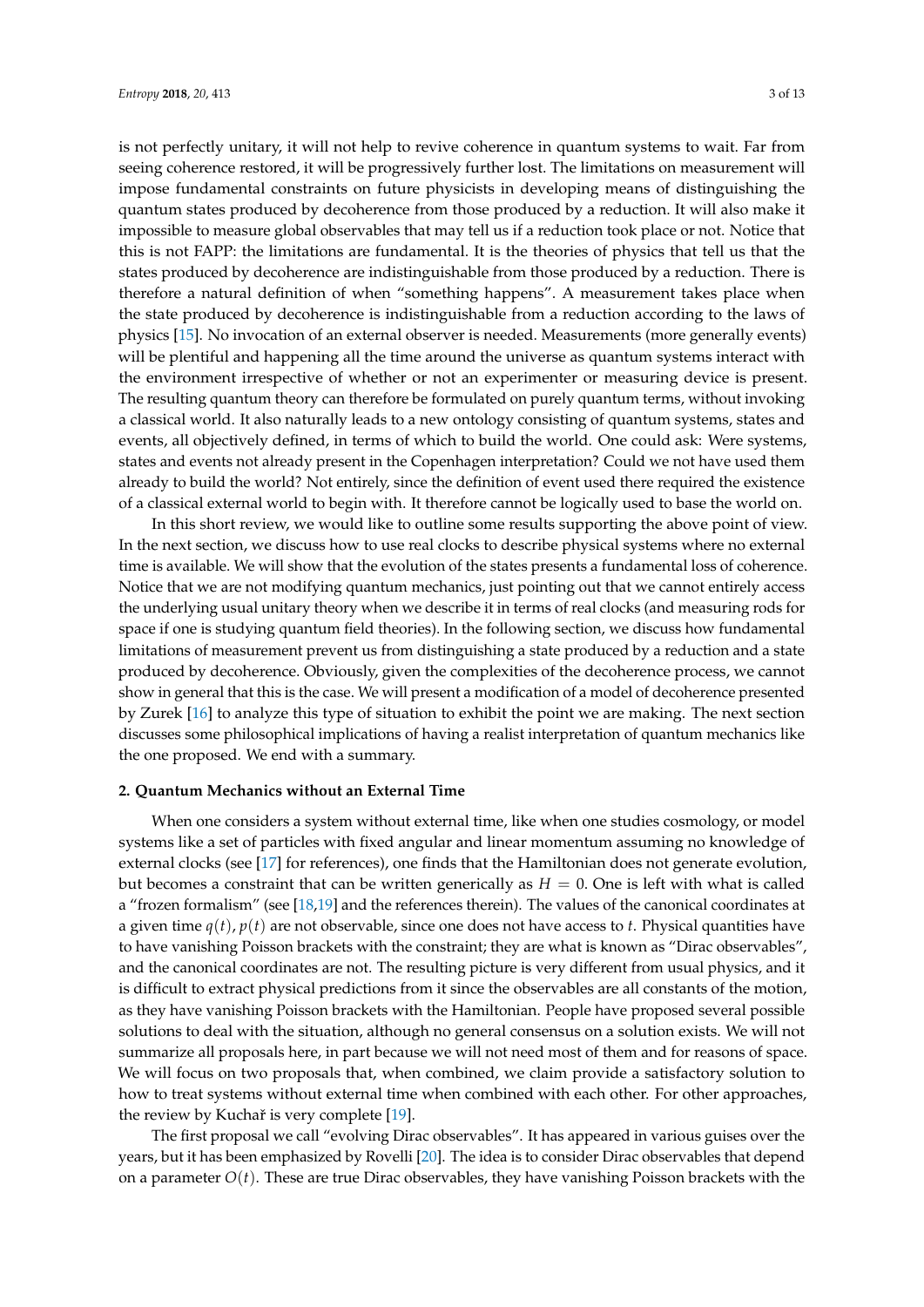constraint, but their value is not well defined till one specifies the value of a parameter. Notice that *t* is just a parameter; it does not have to have any connection with "time". The definition requires that when the parameter takes the value of one of the canonical variables, the Dirac observable takes the value of another canonical variable, for example,  $Q(t = q_1) = q_2$ . This in part justifies why it is a Dirac observable. Neither  $q_1$  nor  $q_2$  can be observed since we do not have an external time, but the value  $q_2$  takes when  $q_1$  takes a given value is a relation that can be defined without referring to an external time, i.e., it is invariant information. As an example, let us consider the relativistic particle in one dimension. We parameterize it, including the energy as one of the canonical variables,  $p_0$ . One then has a constraint  $\phi = p_0^2 - p^2 - m^2$ . One can easily construct two independent Dirac observables: *p* and  $X \equiv q - p q^0 / \sqrt{p^2 + m^2}$  and verify that they have vanishing Poisson brackets with the constraint. An evolving constant of the motion could be,

$$
Q(t, q^a, p_a) = X + \frac{p}{\sqrt{p^2 + m^2}}t,
$$
\n(1)

and one would have that when the parameter takes the value  $q^0$ , the evolving constant  $Q(t = q^0, q^a, p_a) = q$  takes the value of one of the canonical variables. Therefore, one now has an evolution for the system, the one in terms of the parameter *t*. However, problems arise when one tries to quantize things. There, variables like  $q_1$  become quantum operators, but the parameter remains unquantized. How does one therefore make sense of  $t = q_1$  at the quantum level when the left member is a classical quantity and the right a quantum operator (particularly when the quantum operator is not a Dirac observable and therefore not defined on the physical space of states of the theory)?

The second approach was proposed by Page and Wootters [\[21\]](#page-13-6). They advocate quantizing systems without time by promoting all canonical variables to quantum operators. Then, one chooses one as a "clock" and asks relational questions between the other canonical variables and the clock. Conditional probabilities are well defined quantum mechanically. Therefore, without invoking a classical external clock, one chooses a physical variable as a clock, and to study the evolution of probabilities, one asks relational questions: what is the expectation value of variable  $q_2$  when variable  $q_1$  (which we chose as clock) takes the value 3:30 p.m.? Again, because relational information does not require the use of external clocks, it has an invariant character, and one can ask physical questions about it. However, trouble arises when one actually tries to compute the conditional probabilities. Quantum probabilities require computing expectation values with quantum states. In these theories, since we argued that the Hamiltonian is a constraint  $H = 0$ , at a quantum level, one must have  $\hat{H}|\Psi\rangle = 0$ ; only states that are annihilated by the constraint are permissible. However, such a space of states is not invariant under multiplication by one of the canonical, variables, i.e.,  $\hat{H}q_1|\Psi\rangle \neq 0$ . Therefore, one cannot compute the expectation values required to compute the conditional probabilities. One can try to force a calculation pretending that one remains in the space, but then one gets incorrect results. Studies of model systems of a few particles have shown that one does not get the right results for the propagators, for example [\[19\]](#page-13-4).

Our proposal [\[13\]](#page-12-12) is to combine the two approaches we have just outlined: one computes conditional probabilities of evolving constants of the motion. Therefore, one chooses an evolving constant of the motion that will be the "clock",  $T(t)$ , and then, one chooses a variable one wishes to study  $O(t)$  and computes,

$$
P\left(O \in [O_0 - \Delta_1, O_0 + \Delta_1] | T \in [T_0 - \Delta_2, T_0 + \Delta_2] \right) = \lim_{\tau \to \infty} \frac{\int_{-\tau}^{\tau} d\tau \text{Tr} \left( P_{O_0}^{\Delta_1}(t) P_{T_0}^{\Delta_2}(t) \rho P_{T_0}^{\Delta_2}(t) \right)}{\int_{-\tau}^{\tau} d\tau \text{Tr} \left( P_{T_0}^{\Delta_2}(t) \rho \right)},
$$
(2)

where we are computing the conditional probability that the variable *O* takes a value within a range of width 2∆<sup>1</sup> around the value *O*<sup>0</sup> when the clock variable takes a value within a range of width 2∆<sup>2</sup> around the value  $T_0$  (we are assuming the variables to have continuous spectra, hence the need to ask about ranges of values) on a quantum state described by the density matrix  $\rho$ . The quantity  $P^{\Delta_1}_{O_0}$  $\int_{O_0}^{O_1}$  is the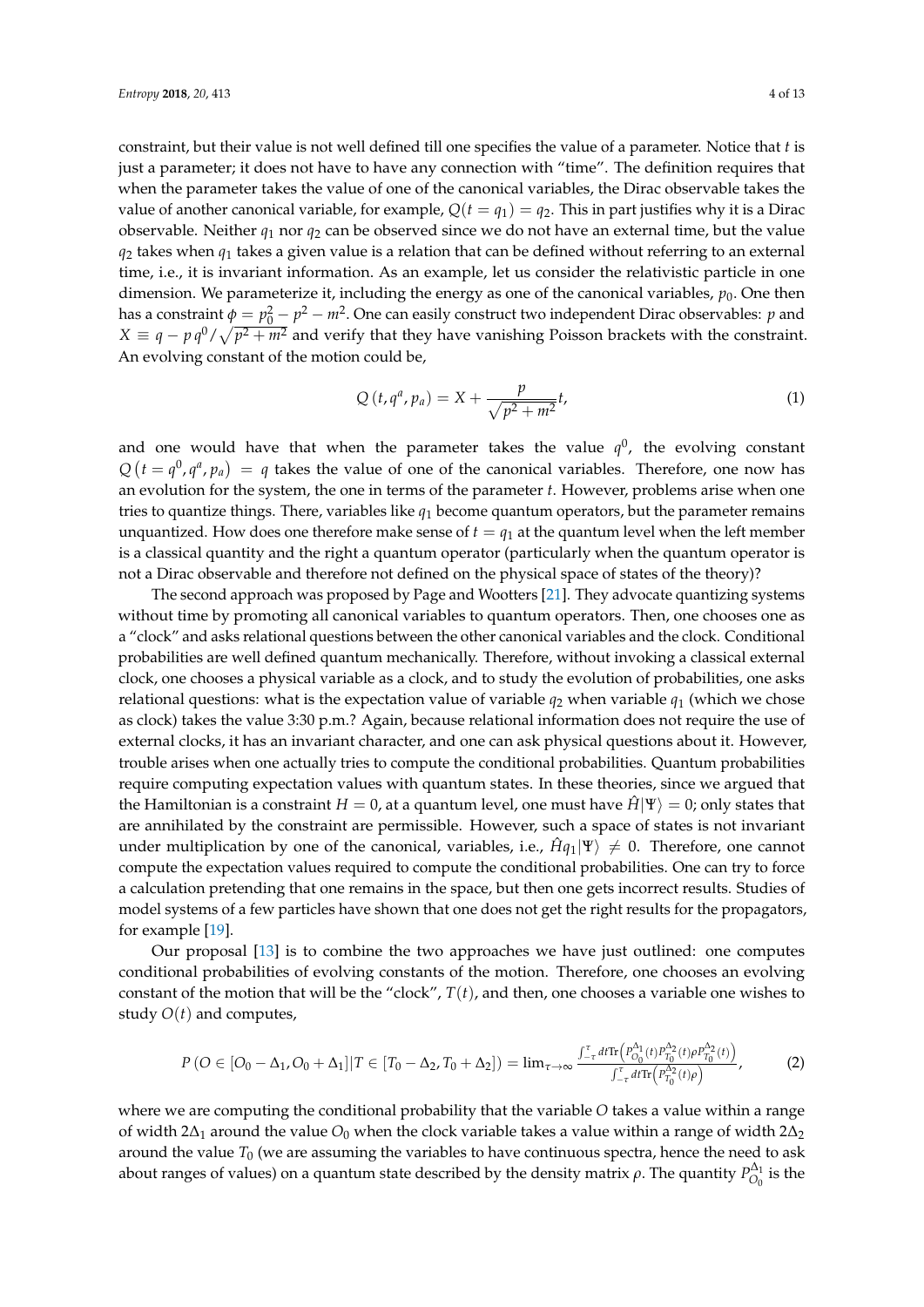projector on the eigenspace associated with the eigenvalue  $O_0$  of the operator  $\hat O$  and similarly for  $P_{T_0}^{\Delta_2}$  $T_0^{\Delta_2}$ . Notice that the expression does not require assigning a value to the classical parameter *t*, since it is integrated over all possible values.

We have shown [\[13\]](#page-12-12) using a model system of two free particles where we use one of them as the "clock" that this expression, provided one makes judicious assumptions about the clock, indeed reproduces to leading order the correct usual propagator, not having the problems of the Page and Wootters' proposal.

The above expression in terms of conditional probabilities may look unfamiliar. It is better to rewrite it in terms of an effective density matrix. Then, it looks exactly like the ordinary definition of probability in quantum mechanics,

$$
P\left(O_0|T_0\right) = \frac{\text{Tr}\left(P_{O_0}^{\Delta_1}\left(0\right)\rho_{\text{eff}}\left(T_0\right)\right)}{\text{Tr}\left(\rho_{\text{eff}}\left(T_0\right)\right)},\tag{3}
$$

where on the left-hand side, we shortened the notation omitting mention of the intervals, but they are still there. The effective density matrix is defined as,

<span id="page-5-0"></span>
$$
\rho_{\rm eff}(T) = \int_{-\infty}^{\infty} dt U_s(t) \rho_s U_s^{\dagger}(t) \mathcal{P}_t(T), \qquad (4)
$$

where we have assumed that the density matrix of the total system is a direct product of that of the  $s$ ubsystem we use as clock  $\rho_\mathrm{cl}$  and that of the subsystem under study  $\rho_s$ , and a similar assumption holds for their evolution operators *U*. The probability,

$$
\mathcal{P}_{t}(T) = \frac{\text{Tr}\left(P_{T_{0}}^{\Delta_{2}}(0)U_{\text{cl}}\left(t\right)\rho_{\text{cl}}U_{\text{cl}}^{\dagger}\left(t\right)\right)}{\int_{-\infty}^{\infty}dt\text{Tr}\left(P_{T_{0}}^{\Delta_{2}}\left(t\right)\rho_{\text{cl}}\right)},\tag{5}
$$

is an unobservable quantity since it represents the probability that the variable *T*ˆ take a given value when the unobservable parameter is *t*.

The introduction of the effective density matrix clearly illustrates what happens when one describes ordinary quantum mechanics in terms of a clock variable that is a real observable, not a classical parameter. Examining Equation [\(4\)](#page-5-0), we see in the right-hand side the ordinary density matrix evolving unitarily as a function of the unobservable parameter *t*. If the probability  $\mathcal{P}_t(T)$  were a Dirac delta, then the effective density matrix would also evolve unitarily. That would mean that the real clock variable is tracking the unobservable parameter *t* perfectly. However, no physical variable can do that, so there will always be a dispersion, and the probability  $P_t(T)$  will have non-vanishing support over a range of *T*. What this is telling us is that the effective density matrix for the system at a time *T* will correspond to a superposition of density matrices at different values of the unobservable parameter *t*. The resulting evolution is therefore non-unitary. We see clearly the origin of the non-unitarity: the real clock variable cannot keep track of the unitary evolution of quantum mechanics.

In fact, if we assume that the clock variable tracks the unobservable parameter almost perfectly by writing:

$$
\mathcal{P}_t(T) = \delta(t - T) + b(T)\delta''(t - T) + \dots,
$$
\n(6)

(a term proportional to  $\delta(t-T)'$  only adds an unobservable shift), one can show that the evolution implied by [\(4\)](#page-5-0) is generated by a modified Schrödinger equation,

$$
-i\hbar\frac{\partial\rho}{\partial T} = [\hat{H}, \rho] + \sigma(T) [\hat{H}, [\hat{H}, \rho]] + ..., \qquad (7)
$$

where  $\sigma(T) = \frac{db(T)}{dT}$  is the rate of spread of the probability  $P_t(T)$  and  $\rho = \rho_{\text{eff}}(T)$ .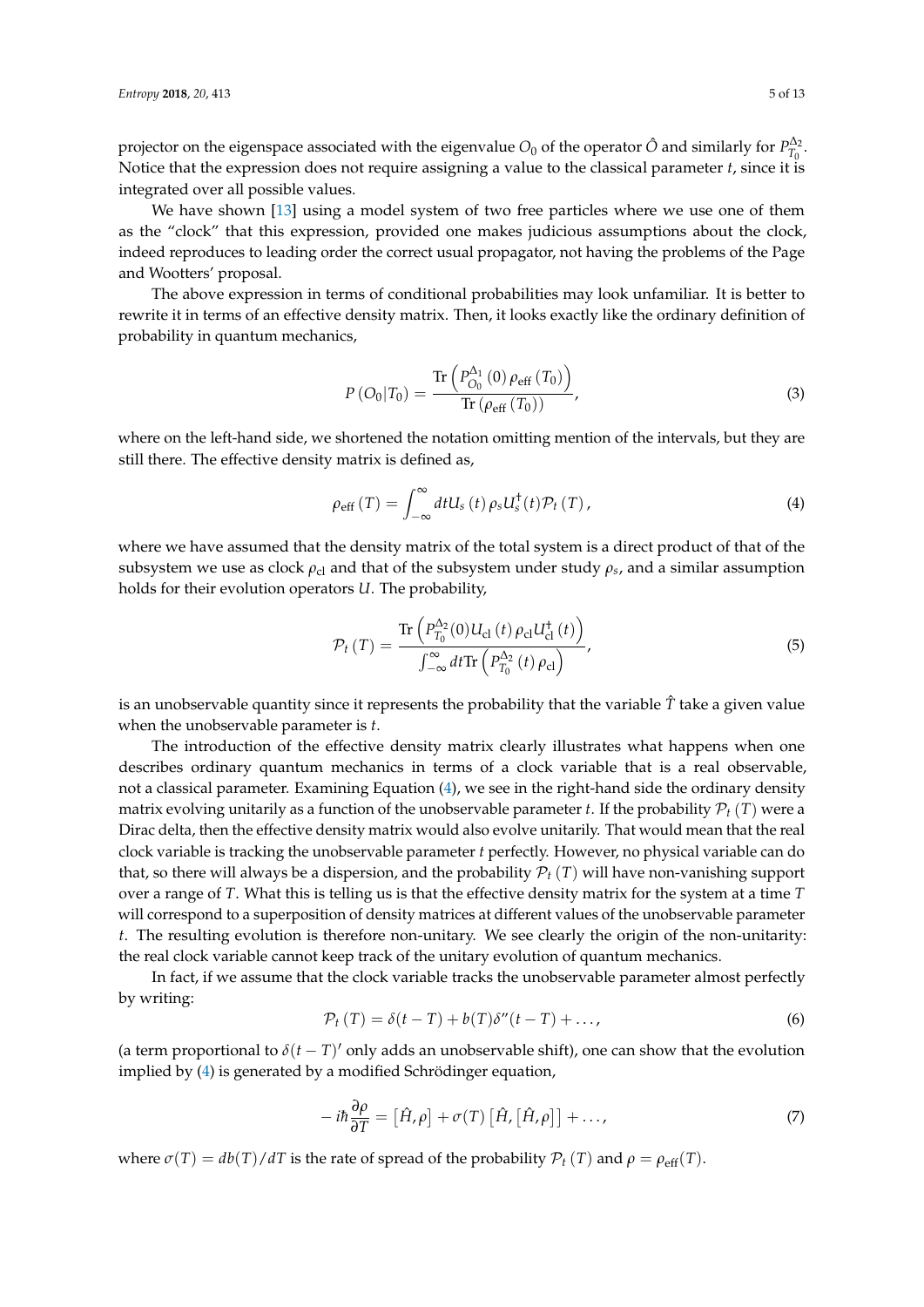Therefore, we clearly see that when describing quantum mechanics in terms of a real clock variable associated with a quantum observable rather than with a classical parameter, the system loses unitarity, and it is progressively worse the longer one waits.

The existence of the effect we are discussing is not controversial. In fact, one can make it as large as one wishes simply choosing a bad clock. Bonifacio et al. [\[22–](#page-13-7)[24\]](#page-13-8) have reinterpreted certain experiments with Rabi oscillations as being described with an inaccurate clock, and indeed, experimentally, one sees the loss of coherence described above. More recently, it has been demonstrated with entangled photons, as well [\[25\]](#page-13-9).

However, the question still remains: can this effect be made arbitrarily small by a choice of the clock variable? If one takes into account gravity, the answer is negative. Using non-gravitational quantum physics, Salecker and Wigner [\[10](#page-12-9)[,11\]](#page-12-10) examined the question of how accurate a clock can be. The answer is that the uncertainty in the measurement of time is proportional to the square root of the length of time one desires to measure and inversely proportional to the square root of the mass of the clock. Therefore, to make a clock more accurate, one needs to make it more massive. However, if one takes gravity into account, there clearly is a limitation as to how massive a clock can be: at some point, it turns into a black hole. Several phenomenological models of this were proposed by various authors, and they all agree that the ultimate accuracy of a clock goes as some fractional power of the time to be measured times a fractional power of Planck's time [\[26](#page-13-10)[–30\]](#page-13-11). Different arguments lead to slightly different powers, but the result is always that the longer one wishes to measure time, the more inaccurate the clocks become. For instance, in the phenomenological model of Ng and Van Dam [\[26–](#page-13-10)[30\]](#page-13-11), one has that  $\delta T \sim T^{1/3} T_{\rm Planck}^{2/3}$ . Substituting that in the modified Schrödinger equation, its solution can be found in closed form, in an energy eigenbasis,

$$
\rho(T)_{nm} = \rho_{nm}(0) \exp\left(-i\omega_{nm}T\right) \exp\left(-\omega_{nm}^2 T_{\text{Planck}}^{4/3} T^{2/3}\right),\tag{8}
$$

where *ωnm* is the Bohr frequency between the two energy eigenstates *n* and *m*. We see that the off-diagonal terms of the density matrix die off exponentially. Pure states evolve into mixed states.

#### **3. Completing Decoherence: The Montevideo Interpretation**

#### *3.1. Decoherence with Clocks Based on Physical Variables*

In this section, we would like to analyze how the use of a physical clock in the description of quantum mechanics we introduced in the last section, combined with other limitations in measurement, will help address the objections to environmental decoherence as a solution to the measurement problem. We start by illustrating the idea of decoherence (and the objections) using a well-known model of environmental decoherence due to Zurek [\[16\]](#page-13-1), possibly one of the simplest models one can consider that still captures the complexities involved.

## 3.1.1. Zurek's Model

It consists of a spin one half system representing the microscopic system plus the measuring device, with a two-dimensional Hilbert space  $\{|+\rangle, |-\rangle\}$ . It interacts with an "environment" given by a bath of many similar two-state "atoms", each with a two-dimensional Hilbert space  $\{ |+\rangle_k, |-\rangle_k \}.$ If there is no interaction with the environment, the two spin states may be taken to have the same energy; we choose it to be zero, and all the atoms also are chosen with zero energy. The interaction Hamiltonian is given by:

$$
H_{\rm int} = \hbar \sum_{k} \left( g_k \sigma_z \otimes \sigma_z^k \otimes_{j \neq k} I_j \right).
$$
 (9)

 $\sigma$ *z* is a Pauli matrix acting on the state of the system. It has eigenvalues  $+1$  for the spin eigenvector  $|+\rangle$  and −1 for  $|-\rangle$ . The operators  $\sigma_z^k$  are similar, but acting on the state of the *k*-th atom. *I<sub>j</sub>* denotes the identity matrix acting on atom  $j$ , and  $g_k$  is the coupling constant. It has dimensions of frequency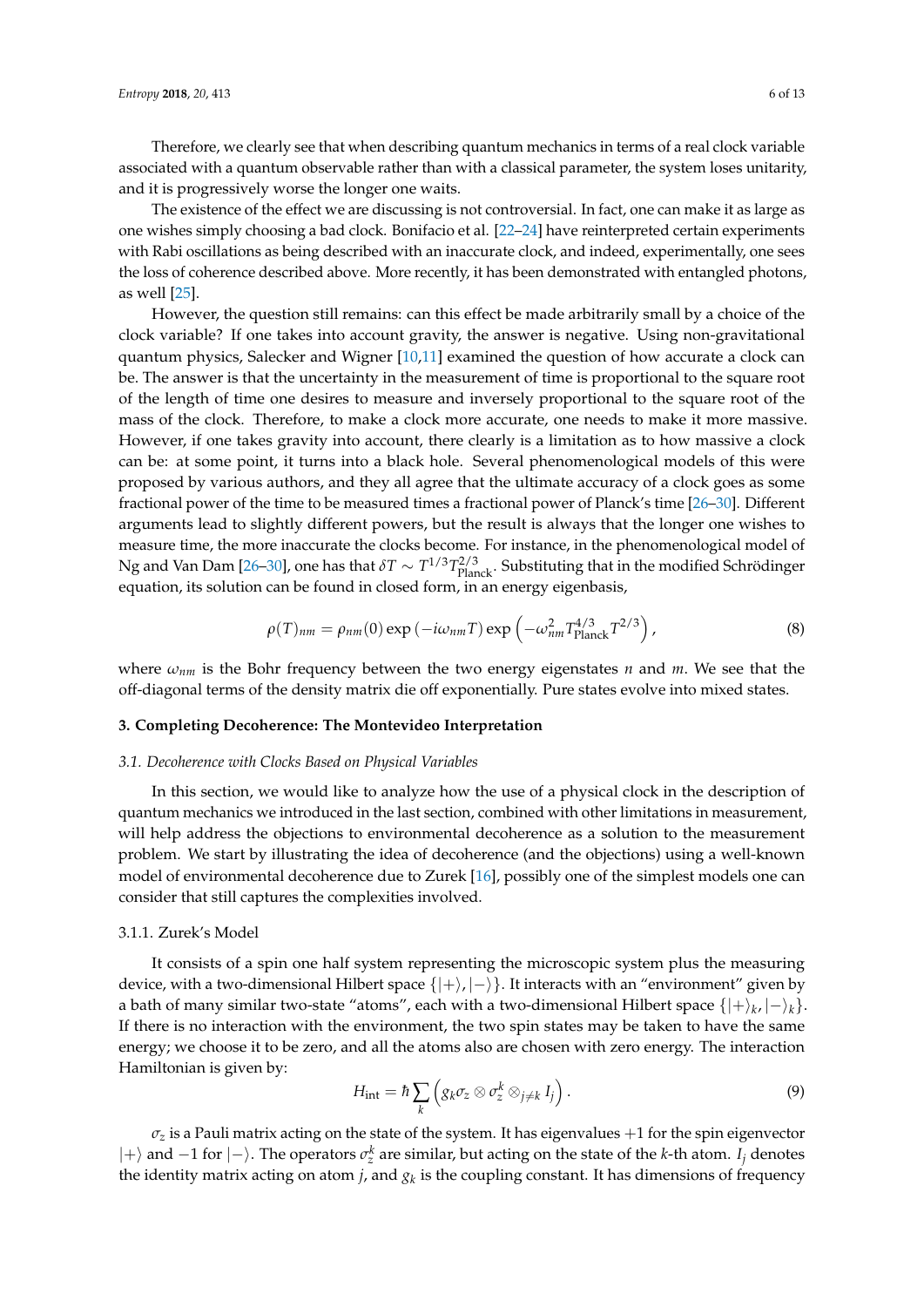and characterizes the coupling energy of one of the spins *k* with the system. The model can be thought physically as providing a representation of a photon propagating in a polarization analyzer.

Through the interaction, the initial state, which we can take as,

$$
|\Psi(0)\rangle = (a|+\rangle + b|-\rangle) \prod_{k=1}^{N} \otimes [\alpha_k|+\rangle_k + \beta_k|-\rangle_k], \qquad (10)
$$

with  $a, b, \alpha_k$  and  $\beta_k$  complex constants, evolved using the Schrödinger equation, becomes,

$$
|\Psi(t)\rangle = a|+\rangle \prod_{k=1}^{N} \otimes [\alpha_k \exp(i g_k t) |+\rangle_k + \beta_k \exp(-i g_k t) |-\rangle_k]
$$
  
+ $b|-\rangle \prod_{k=1}^{N} \otimes [\alpha_k \exp(-i g_k t) |+\rangle_k + \beta_k \exp(i g_k t) |-\rangle_k].$  (11)

From it, one can construct a density matrix for the system plus environment, and tracing out the environmental degrees of freedom, one gets a reduced density matrix for the system,

<span id="page-7-0"></span>
$$
\rho_c(t) = |a|^2|+\rangle\langle+|+|b|^2|-\rangle\langle-|+z(t)ab^*|+\rangle\langle-|+z^*(t)a^*b|-\rangle\langle+|,\tag{12}
$$

where:

$$
z(t) = \prod_{k=1}^{N} \left[ \cos\left(2g_k t\right) + i\left( |\alpha_k|^2 - |\beta_k|^2 \right) \sin\left(2g_k t\right) \right]. \tag{13}
$$

The complex valued function of time  $z(t)$  determines the values of the off-diagonal elements. If it vanishes, the reduced density matrix could be considered a "proper mixture" representing several outcomes with their corresponding probabilities.

We claim that with the modified evolution we discussed in the previous section, the usual objections to decoherence do not apply. Recall which are the usual objections:

- 1. The quantum coherence is still there. Although a quantum system interacting with an environment with many degrees of freedom will very likely give the appearance that the initial quantum coherence of the system is lost (the density matrix of the measurement device is almost diagonal), the information about the original superposition could be recovered for instance carrying out a measurement that includes the environment. The fact that such measurements are hard to carry out in practice does not prevent the issue from existing as a conceptual problem.
- 2. The "and/or problem": Since the density matrix has been obtained by tracing over the environment, it represents an improper, not proper, mixture: looking at Equation [\(12\)](#page-7-0), there is no way to select (even in some conceptual sense) one of the components of the density matrix versus the others.

Let us discuss now the problem of revivals. In the model, the function  $z(t)$  does not die off asymptotically, but is multi-periodic; after a very long time, the off-diagonal terms become large. Whatever definiteness of the values of the preferred quantity we had won by the end of the measurement interaction turns out in the very long run to have been but a temporary victory. This is called the problem of revivals (or "recurrence of coherence", or "recoherence"). This illustrates that the quantum coherence persists, it was just transferred to the environment and could be measured using global observables.

## 3.1.2. A More Realistic Model and Real Clocks

To analyze the effects of limitations of measurement and the use of real clocks in detail, we will need to consider a more realistic model of spinning particles [\[31\]](#page-13-12); the previous model is too simple to capture the effect of the use of real clocks. Although this model is "almost realistic", it has the property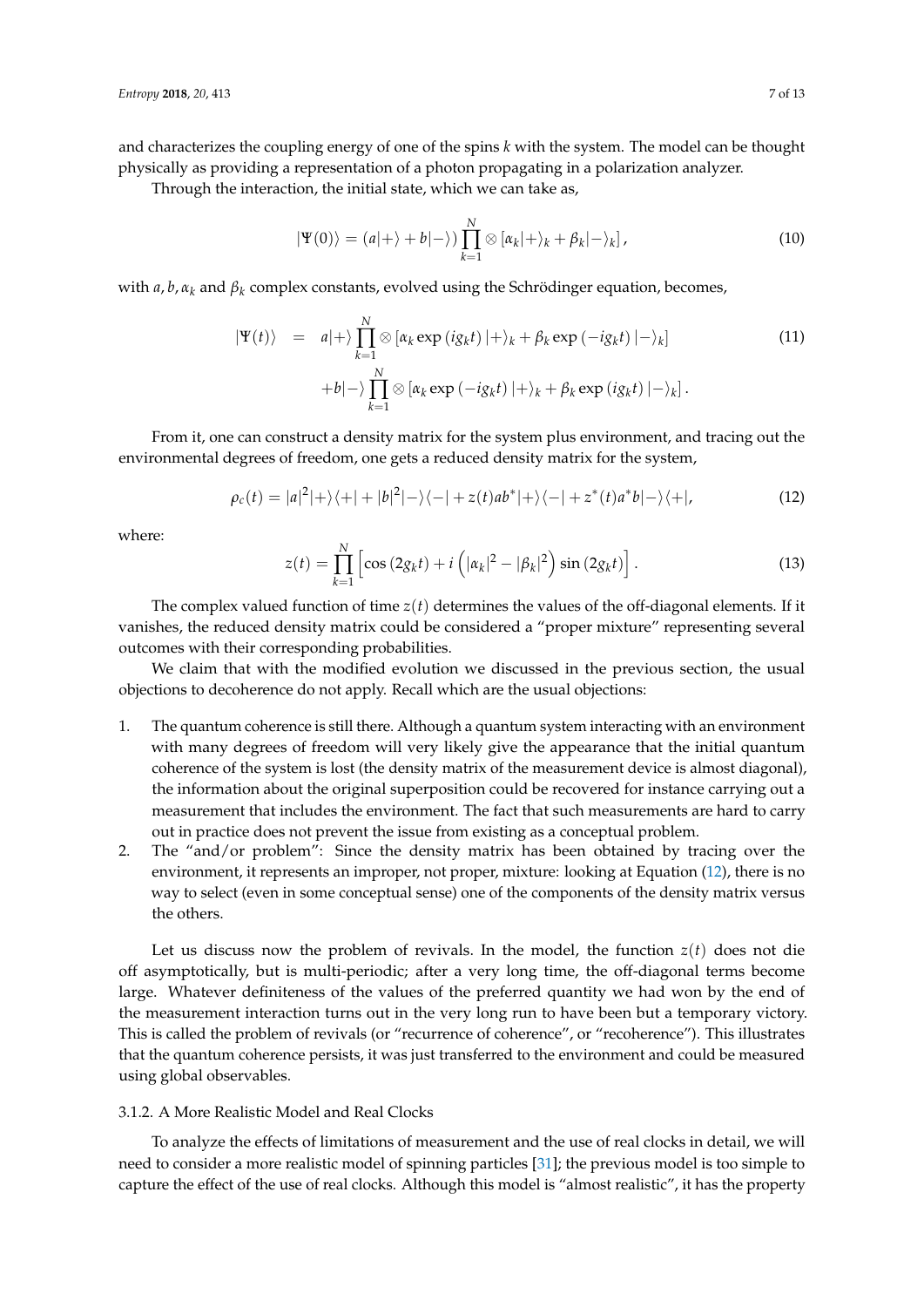that the system, environment and measurement apparatus are all under control, as one would need to measure a global observable, for instance. It consists of a spin *S* in a cavity with a magnetic field pointing in the *z* direction. A stream of *N* "environmental" spins flows sideways into the cavity and eventually exits it, and the interactions last a finite time determined by the time spent in the cavity. The flow of particles that represents the environment is sufficiently diluted such that we can ignore interactions among themselves.

The interaction Hamiltonian for the *k*-th spin of the environment is,

$$
\hat{H}_k = \hat{H}_k^B + \hat{H}_k^{\text{int}} \tag{14}
$$

with,

$$
\hat{H}_k^B = \gamma_1 B \hat{S}_z \otimes \hat{I}_k + \gamma_2 B \hat{I} \otimes S_z^k, \tag{15}
$$

and:

$$
\hat{H}_k^{\text{int}} = f_k \left( \hat{S}_x \hat{S}_x^k + \hat{S}_y \hat{S}_y^k + \hat{S}_z \hat{S}_z^k \right), \tag{16}
$$

where  $f_k$  are the coupling constants between the spin and each of the particles of the environment, *γ*<sub>1</sub> and *γ*<sub>2</sub> are the magnetic moments of the central and environment spins, respectively, and the *S*<sup>∂</sup> are spin operators.

For the complete system, one can define an observable considered by d'Espagnat [\[3\]](#page-12-2). It has the property that its expectation value is different depending on if the state has suffered a quantum collapse or not. It definition is,

$$
\hat{M} \equiv \hat{S}_x \otimes \prod_k^N \hat{S}_x^k. \tag{17}
$$

One has that  $\langle \hat{M} \rangle_{\text{collapse}} = 0$ , whereas,

$$
\langle \psi | M | \psi \rangle = ab^* \prod_k^N \left[ \alpha_k \beta_k^* + \alpha_k^* \beta_k \right] e^{-2i\Omega_k \tau} + a^* b \prod_k^N \left[ \alpha_k \beta_k^* + \alpha_k^* \beta_k \right] e^{2i\Omega_k \tau} \neq 0, \tag{18}
$$

with  $\Omega_k \equiv \sqrt{4f_k^2 + B^2(\gamma_1 - \gamma_2)^2}$  and  $\tau$  is the time of flight of the environmental spins through the chamber. One can therefore determine experimentally if a collapse or not took place measuring this observable.

However, if one considers the corrections to the evolution resulting from the use of physical variables as clocks as we discussed in the previous section, one has that,

<span id="page-8-0"></span>
$$
\langle \hat{M} \rangle = ab^* e^{-i2N\Omega T} e^{-4NB^2(\gamma_1 - \gamma_2)^2 \theta} \prod_k^N \left[ \alpha_k \beta_k^* e^{-16B^2 \gamma_1 \gamma_2 \theta} + \alpha_k^* \beta_k \right]
$$
  
+ 
$$
ba^* e^{i2N\Omega T} e^{-4NB^2(\gamma_1 - \gamma_2)^2 \theta} \prod_k^N \left[ \alpha_k \beta_k^* + \alpha_k^* \beta_k e^{-16B^2 \gamma_1 \gamma_2 \theta} \right],
$$
 (19)

where  $\Omega \equiv B(\gamma_1 - \gamma_2)$ ,  $\theta \equiv \frac{3}{2}T_P^{4/3}\tau^{2/3}$ ,  $\tau$  is the time of flight of the environment spins within the chamber and *T* is the length of the experiment.

There exists a series of conditions for the experiment to be feasible that imply certain inequalities,

<span id="page-8-1"></span>
$$
(a) \qquad 1 < f\tau = \frac{\mu\gamma_1\gamma_2}{\hbar} \frac{\tau}{d^3},\tag{20}
$$

$$
(b) \qquad \Delta x \sim \sqrt{\frac{\hbar T}{m}}, \tag{21}
$$

$$
(c) \t f \ll |B(\gamma_1 - \gamma_2)|,\t(22)
$$

(d) 
$$
\langle \hat{M} \rangle \sim \exp\left(-6NB^2(\gamma_1 - \gamma_2)^2 T_{\text{Planck}}^{4/3} \tau^{2/3}\right)
$$
, (23)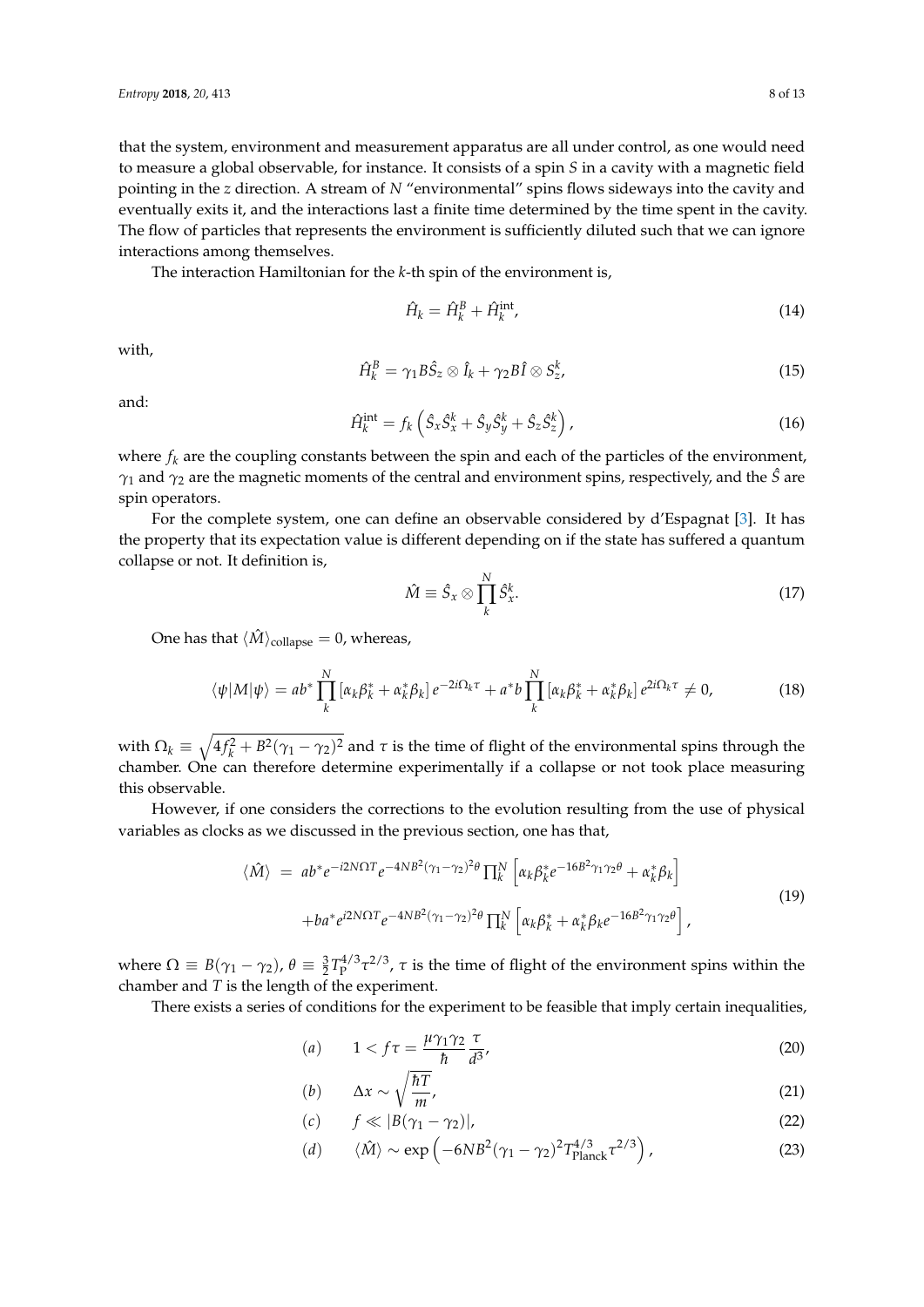with  $f$  the interaction energy between spins, which was assumed constant through the cell,  $\mu$  the permeability of the vacuum, *d* the impact parameter of the spins of the environment, *m* their mass and ∆*x* the spatial extent of the environment particles.

Condition (*a*) makes the coupling of the spins strong enough for decoherence to occur; (*b*) is to prevent the particles of the environment from dispersing too much and therefore making us unable to find them within the detectors at the end of the experiment; (*c*) is the condition for decoherence to be in the *z* basis, as was mentioned; (*d*) is an estimation of the the expectation value of the observable when the effect of the real clock is taken into account. For details of the derivation of these conditions, see our previous paper [\[32\]](#page-13-13).

Therefore, the expectation value is exponentially damped, and it becomes more and more difficult to distinguish it from the vanishing value one has in a collapse situation. A similar analysis allows one to show that revivals are also prevented by the modified evolution. When the multi-periodic functions in the coherences tend to take again the original value after a Poincaré time of recurrence, the exponential decay for sufficiently large systems completely hides the revival under the noise amplitude.

Thus, the difficulties found in testing macroscopic superpositions in a measurement process are enhanced by the corrections resulting from the use of physical clocks.

### *3.2. Why the Solution Is Not FAPP*

Although temporal decoherence involves exponentials and the troublesome terms of decoherence become exponentially small, how does this observation help to solve the problem of outcomes? In what follows, we will provide a criterion for the occurrence of events based on the notion of undecidability.

When one takes into account the way that time enters in generally covariant systems including the quantum fluctuations of the clock, the evolution of the total system (system plus measurement apparatus plus environment) becomes indistinguishable from the collapse. This is also true for revivals and the observation of the coherences of the reduced density matrix of the system plus the measuring device. We call such a situation "undecidability". We are going to show that undecidability is not only for all practical purposes (FAPP), but fundamental.

From the previous discussion, one can gather that as one considers environments with a larger number of degrees of freedom and as longer time measurements are considered, distinguishing between collapse and unitary evolution becomes harder. However, is this enough to be a fundamental claim?

Starting from [\(19\)](#page-8-0) and using the approximations [\(20\)](#page-8-1)–[\(23\)](#page-8-1), one can show [\[32\]](#page-13-13) that,

$$
\langle \hat{M} \rangle \sim \exp\left(-6NB^2(\gamma_1 - \gamma_2)^2 T_{\text{Planck}}^{4/3} \tau^{2/3}\right) \equiv e^{-K}.\tag{24}
$$

with

$$
K \gg \frac{N^5 T_{\text{Planck}}^{4/3} \hbar^{20/3}}{m^4 (\gamma_1 \gamma_2)^{8/3} \mu^{8/3}}.
$$
\n(25)

Is it possible to build a very large ensemble allowing one to distinguish this value from zero?

Brukner and Kofler [\[33\]](#page-13-14) have recently proposed that from a very general quantum mechanical analysis together with bounds from special and general relativity, there is a fundamental uncertainty in the measurements of angles even if one uses a measuring device of the size of the observable Universe.

$$
\Delta\theta \gtrsim \frac{l_P}{R},\tag{26}
$$

where  $l_P \equiv$ √ *hG*/ $c^3$  ≈ 10<sup>-35</sup>*m*. If we take the radius of the observable universe as a characteristic length,  $R \approx 10^{27}$ *m*, we reach a fundamental bound on the measurement of the angle,

$$
\Delta \theta \ge 10^{-62}.\tag{27}
$$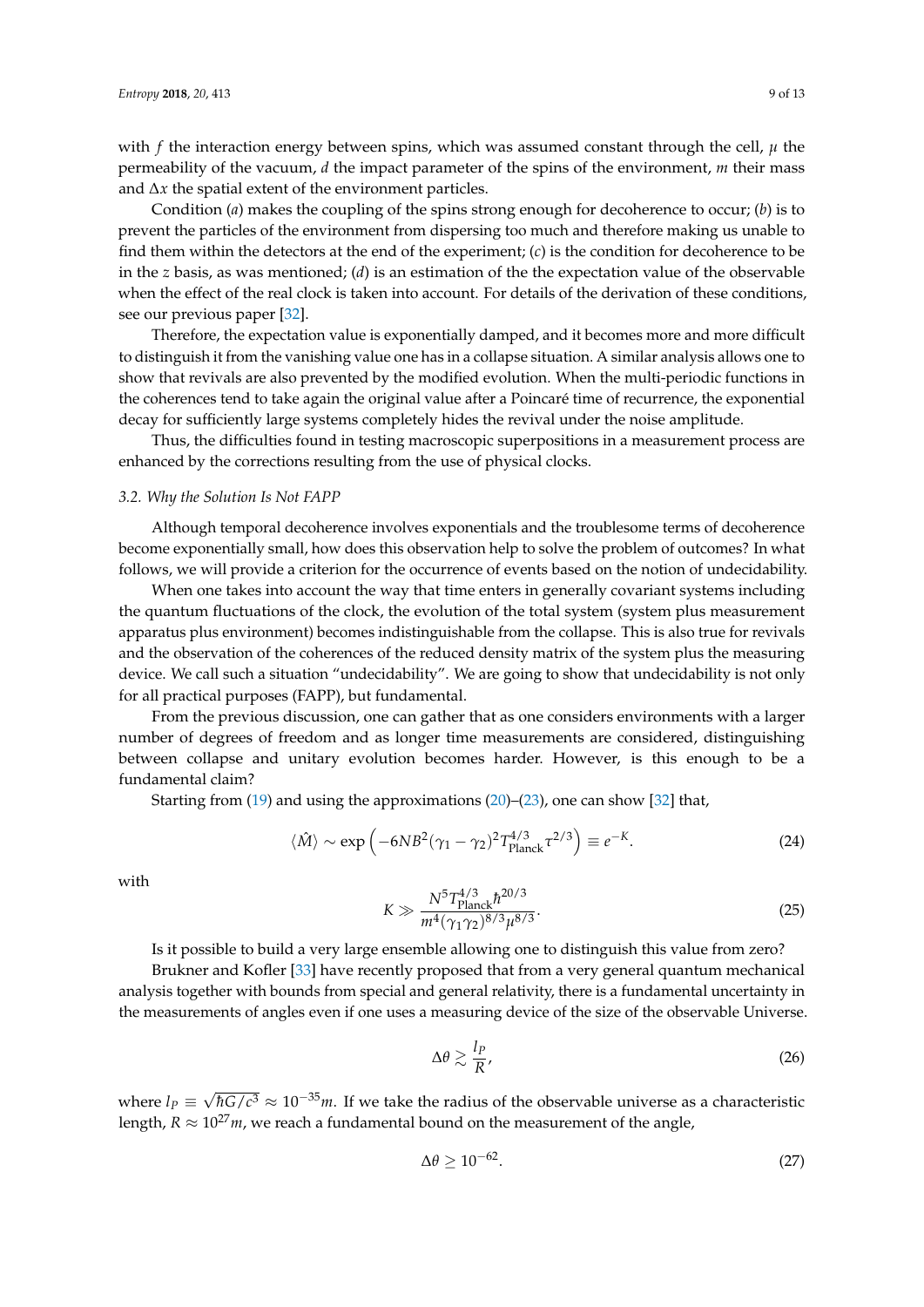*reasons*. Therefore, the solution is not FAPP. The expectation value of the observable is [\[32\]](#page-13-13),

$$
\langle \hat{M}^{\Delta\theta} \rangle \gtrsim e^{-K} \pm (\Delta\theta)^{2N} + \langle E(\Delta\theta) \rangle.
$$
 (28)

with:

$$
K \gg \frac{N^5 T_{\text{Planck}}^{4/3} \hbar^{20/3}}{m^4 (\gamma_1 \gamma_2)^{8/3} \mu^{8/3}}.
$$
\n(29)

Therefore, for,

<span id="page-10-0"></span>
$$
N > \left(\frac{2\ln\left(\frac{R}{\ell_P}\right) \left(m \left(\gamma_1 \gamma_2\right)^4\right)^{2/3} \mu^{8/3}}{T^{4/3} \hbar^{20/3}}\right)^{1/4} m \left(\gamma_1 \gamma_2\right)^2 \sim 10^7, \tag{30}
$$

it becomes undecidable whether collapse has occurred or not. That means that no measurement of any quantity, even in principle, can ascertain whether the evolution equation failed to hold. Notice that the above discussion was restricted to a given experiment. Our present knowledge of quantum gravity and the complexities of the decoherence process in general does not allow us to prove undecidability for an arbitrary experimental setup. Even models slightly more elaborate than the one presented here can be quite challenging to analyze. A different model, involving the interaction of a spin with bosons, has also been analyzed with similar results [\[34\]](#page-13-15).

h*M*i, there is no way of distinguishing collapse from a unitary evolution *for fundamental, not practical*

This model exhibits the difficulties of trying to obtain generic results concerning decoherence. Notice that expression [\(30\)](#page-10-0) depends on the magnetic moments of the spins *γ*1,2. If they were very large, decoherence would not take place. One would be in the presence of a macroscopic system exhibiting quantum behavior. One does not expect such systems to exist, at least in the terms described in the model, but the model does not rule them out.

#### *3.3. The Problem of Outcomes, Also Known as the Issue of Macro-Objectification*

The problem of macro-objectification of properties may be described according to Ghirardi as follows: how, when and under what conditions do definite macroscopic properties emerge (in accordance with our daily experience) for systems that, when all is said and done, we have no good reasons for thinking they are fundamentally different from the micro-systems from which they are composed?

We think that undecidability provides an answer to this problem. We will claim that events occur when a system suffers an interaction with an environment such that one cannot distinguish by any physical means if a unitary evolution or a reduction of the total system, including the environment, took place. This provides a criterion for the production of events, as we had anticipated. In addition, we postulate (we call this the ontological postulate in [\[15\]](#page-13-0)) that when an event occurs, the system chooses randomly (constrained by their respective probability values) one of the various possible outcomes. Having an objective criterion for the production of events based on undecidability answers the objections raised by [\[7\]](#page-12-6) since the observer and the "super observer" now have consistent descriptions.

Philosopher Jeremy Butterfield, who has written an assessment of the Montevideo interpretation [\[35\]](#page-13-16), has observed that up to now, we have only provided precise examples of undecidability for spinning particles. In that sense, he considers that the fundamental loss of coherence due to the use of quantum clocks and to the quantum gravitational effects should be used in the context of a many worlds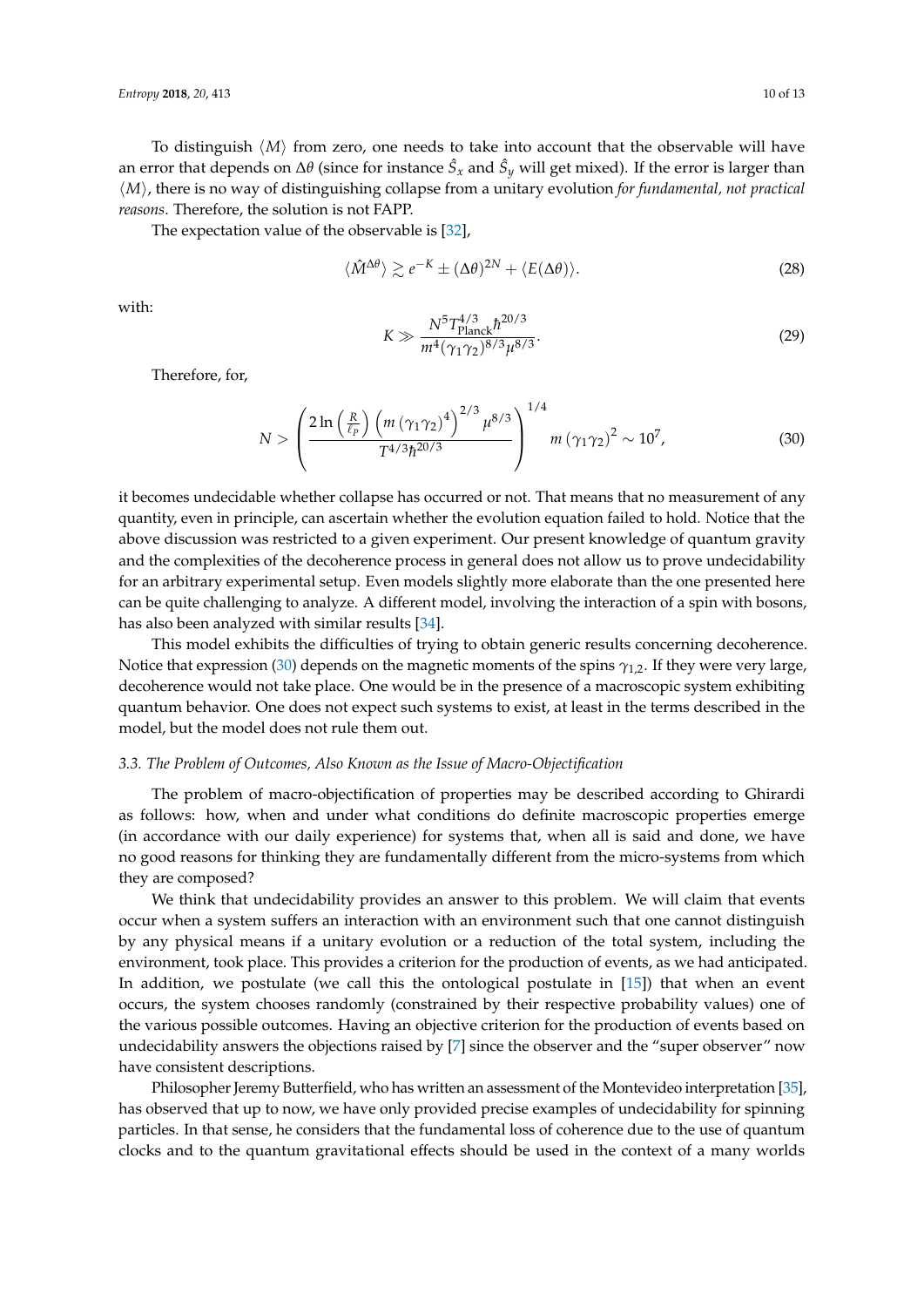interpretation because it helps to answer some of the long-held obstructions to the combination of the decoherence program with the many worlds approach.

After a detailed analysis, we do not believe that conclusion is inescapable. Let us assume the worse case scenario: that there are no further quantum gravitational limitations for the measurements of other variables as the ones obtained for the spin by Kofler and Bruckner (even though there have been many proposals to alter uncertainty relations; see the references in [\[36\]](#page-13-17)). However, given the fact that the distinction between a unitary evolution that includes quantum time measurements or a quantum reduction would require an exponentially growing number of individual measurements in order to have the required statistics for distinguishing a non-vanishing exponentially small mean value from zero, limitations referring to the existence of a finite number of physical resources in a finite observable Universe would be enough to ensure undecidability. Obviously, further investigations are needed, but in a sense, this is the fate of all studies involving decoherence; it is just not possible to develop general proofs given the complexities involved.

### **4. Some Philosophical Implications**

If the fundamental nature of the world is quantum mechanical and we adopt an interpretation that provides an objective criterion for the occurrence of events, we are led to an ontology of objects and events. The interpretation here considered makes reference to primitive concepts like systems, states, events and the properties that characterize them. Although these concepts are not new and are usually considered in quantum mechanics, one can assign them a unambiguous meaning only if one has an interpretation of the theory. For example, events could not be used as the basis of a realistic ontology without a general criterion for the production of events that is independent of measurements and observers.

On the other hand, the concepts of state and system only acquire ontological value when the events also have acquired it, since they are both defined through the production of events. Based on this ontology, objects and events can be considered the building blocks of reality. Objects will be represented in the quantum formalism by systems in certain states and are characterized by their dispositions to produce events under certain conditions. In the new interpretation, events are the actual entities. Concrete reality accessible to our senses is constituted by events localized in space-time. As Whitehead [\[37\]](#page-13-18) recognized: "the event is the ultimate unit of natural occurrence". Events come with associated properties. Events and properties in quantum theory are represented by mathematical entities called projectors. Quantum mechanics provides probabilities for the occurrence of events and their properties. When an event happens, like in the case of the dot on the photographic plate in the double-slit experiment, typically many properties are actualized. For instance, the dot may be darker on one side than the other, or may have one of many possible shapes.

Take for instance the hydrogen atom. It is a quantum system composed by a proton and an electron. A particular hydrogen atom is a system in a given state; it is an example of what we call an object, and it has a precise disposition to produce events. Russell in The Analysis of Matter [\[38\]](#page-13-19), asserts that "the enduring thing or object of common sense and the old physics must be interpreted as a world-line, a causally related sequence of events, and that it is events and not substances that we perceive". He thus distinguishes events as basic particulars from objects as derived, constructed particulars. We disagree with this point of view because it ignores the role of the physical states. He adds: "Bits of matter are not among the bricks out of which the world is built. The bricks are events and bits of matter are portions of the structure to which we find it convenient to give separate attention". This is not the picture provided by quantum mechanics. An independent notion of object is required: one can even have event-less objects in quantum mechanics. For instance, when not measured, the hydrogen atom is an object according to the definition above even though it is not producing an event. The resulting ontology is such that objects and events are independent concepts; they are not derived one from the other.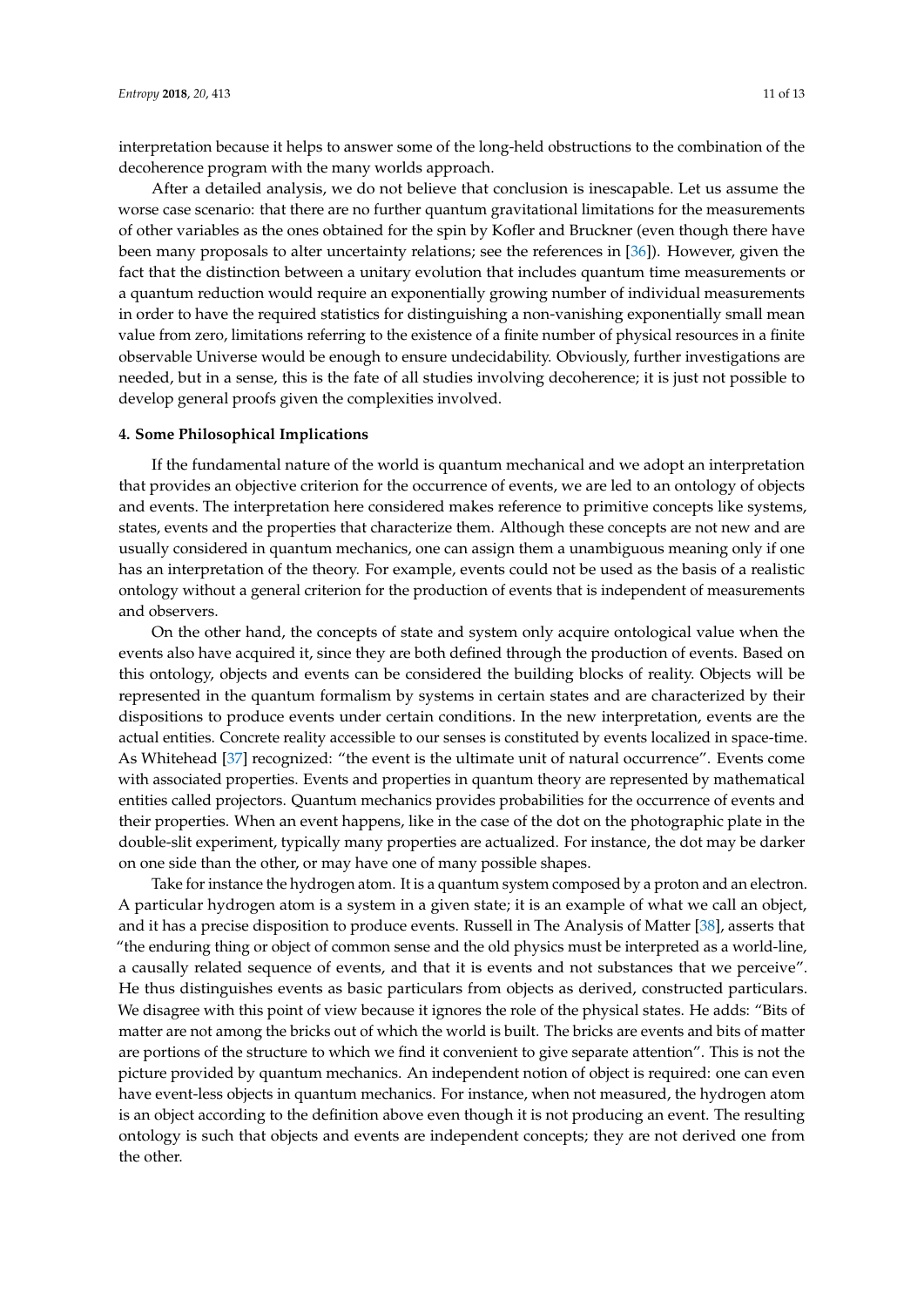This is only a sketch of philosophical issues raised by the new interpretation. We have a more complete discussion in [\[39\]](#page-13-20).

#### **5. Summary**

We have presented an easy to follow guide to the Montevideo interpretation. Readers interested in an axiomatic formulation should consult our previous paper [\[15\]](#page-13-0). All the bibliography can be found in [\[9\]](#page-12-8).

To summarize, the use of real physical variables to measure time implies a modification to how one writes the equations of quantum mechanics. The resulting picture has a fundamental mechanism for loss of coherence. When environmental decoherence is supplemented with this mechanism and taking into account fundamental limitations in measurement, a picture emerges where there is an objective, observer independent notion for when an event takes place. The resulting interpretation of quantum mechanics, which we call the Montevideo interpretation, is formulated entirely in terms of quantum concepts, without the need to invoke a classical world. We have been able to complete this picture for a simple realistic model of decoherence involving spins. Studies of more elaborate models are needed to further corroborate the picture.

**Author Contributions:** Both authors contributed equally to the work.

**Acknowledgments:** This work was supported in part by Grant NSF-PHY-1305000, CCT-LSU, Pedeciba and the Horace Hearne Jr. Institute for Theoretical Physics at LSU.

**Conflicts of Interest:** The authors declare no conflict of interest.

## **References**

- <span id="page-12-0"></span>1. Schlosshauer, M.A. *Decoherence and the Quantum-to-Classical Transition*; Springer: Berlin/Heidelberg, Germany, 2007.
- <span id="page-12-1"></span>2. Joos, E.; Zeh, H.D.; Kiefer, C.; Giulini, D.; Kupsch, J.; Stamatescu, I.O. *Decoherence and the Appearance of a Classical World in Quantum Theory*, 2nd ed.; Springer: Berlin, Germany, 2003. Availabel online: [http:](http://www.decoherence.de) [//www.decoherence.de](http://www.decoherence.de) (accessed on 28 May 2018).
- <span id="page-12-2"></span>3. D'Espagnat, B. *Veiled Reality*; Addison Wesley: New York, NY, USA, 1995.
- <span id="page-12-3"></span>4. Girardi, G. *Sneaking a Look at God's Cards, Revised Edition: Unraveling the Mysteries of Quantum Mechanics*; Princeton University Press: Princeton, NJ, USA, 2007.
- <span id="page-12-4"></span>5. Wallace, D. Decoherence and ontology, or how I learned to stop worrying and love FAPP. In *Many Worlds?: Everett, Quantum Theory, and Reality*; Saunders, S., Barrett, J., Kent, A., Wallace, D., Eds.; Oxford University Press: Oxford, UK, 2010.
- <span id="page-12-5"></span>6. D'Espagnat, B. Towards a separable "empirical reality"? *Found. Phys.* **1990**, *20*, 1147–1172. [\[CrossRef\]](http://dx.doi.org/10.1007/BF01889463)
- <span id="page-12-6"></span>7. Frauchiger, D.; Renner, R. Single-world interpretations of quantum theory cannot be self consistent. *arXiv* **2016**, arXiv:1604.07422.
- <span id="page-12-7"></span>8. Bell, J.S. Against measurement. In *Sixty Two Years of Uncertainty*; Miller, A.I., Ed.; Plenum: New York, NY, USA, 1990.
- <span id="page-12-8"></span>9. The Complete Bibliography on the Montevideo Interpretation. Available online: [http://www.](http://www.montevideointerpretation.org) [montevideointerpretation.org](http://www.montevideointerpretation.org) (accessed on 28 May 2018).
- <span id="page-12-9"></span>10. Wigner, E.P. Relativistic invariance and quantum phenomena. *Rev. Mod. Phys.* **1957**, *29*, 255. [\[CrossRef\]](http://dx.doi.org/10.1103/RevModPhys.29.255)
- <span id="page-12-10"></span>11. Salecker, H.; Wigner, E.P. Quantum limitations of the measurement of space-time distances. *Phys. Rev.* **1958**, *109*, 571, doi:10.1103/PhysRev.109.571. [\[CrossRef\]](http://dx.doi.org/10.1103/PhysRev.109.571)
- <span id="page-12-11"></span>12. Gambini, R.; Porto, R.A.; Pullin, J. Fundamental decoherence from quantum gravity: A pedagogical review. *Gen. Rel. Grav.* **2007**, *39*, 1143–1156. [\[CrossRef\]](http://dx.doi.org/10.1007/s10714-007-0451-1)
- <span id="page-12-12"></span>13. Gambini, R.; Porto, R.A.; Pullin, J.; Torterolo, S. Conditional probabilities with Dirac observables and the problem of time in quantum gravity. *Phys. Rev. D* **2009**, *79*, 041501, doi:10.1103/PhysRevD.79.041501. [\[CrossRef\]](http://dx.doi.org/10.1103/PhysRevD.79.041501)
- <span id="page-12-13"></span>14. Penrose, R. The road to reality: A Complete Guide to the Laws of the Universe. *Math. Intell.* **2006**, *28*, 59–61.